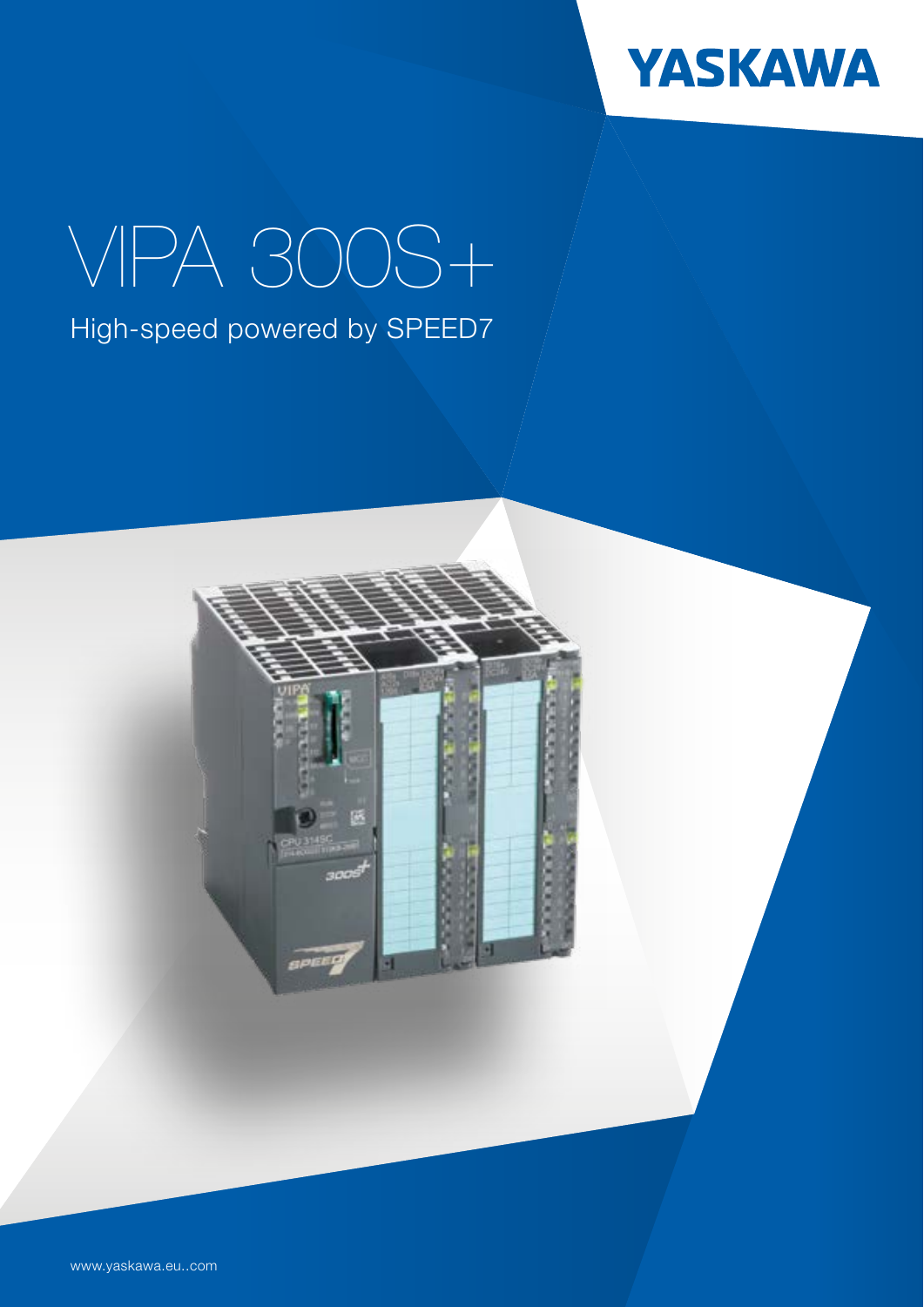## VIPA 300S+ - The system

300S+, powered by SPEED7, makes this system to one of the fastest and most efficient µController-based systems.

## **CPUs with SPEED7 technology**

impress our customers and not only by their outstanding speed. By using the SPEED7 bus the reaction and signal processing were again considerably optimized.

#### **Our unique memory management**

allows memory adjustement by simply exchanging the MicroMemory-Card without needing to change the CPU. For the protection of your knowhow our worldwide acknowledged Advanced KnowHow-Protect is available. The attractive selection of already integrated communication interfaces such as the integrated Ethernet/MPI and PtP interfaces as standard ensure comfort and flexibility in almost every situation.

#### **Particularly useful**

You can also operate our 300S+ CPUs without an additional memory card. If required the integrated work memory depending on the type of CPU - can be expanded individually up to 8MB with our MCC (MemoryConfigurationCard). The 300S+ CPU simply grows with your programming. All 300S+ CPUs are equipped with Ethernet for the PG-/OP communication as standard.

## **Our 300S+ compact CPUs**

with integrated SPFFD7 technology and the I/O periphery directly on board, are particularly suitable for cost-conscious use. With their high-speed performance, the scalable memory and the outstanding communication our 300S+ can be used in almost all demanding applications.

## Ready-to-use front plugs

Suitable for the system VIPA 300S+ we additionally offer you ready-to-use front plugs. With them you not only save time but also a lot of money. With their different lengths you can save a lot of time during the installation of your system. They are available in a length of 2.5m up to 5m. Each wire is individually marked, so that no confusion can occur. Just test it right now and offer a set of ready-to-use front plugs with your next order.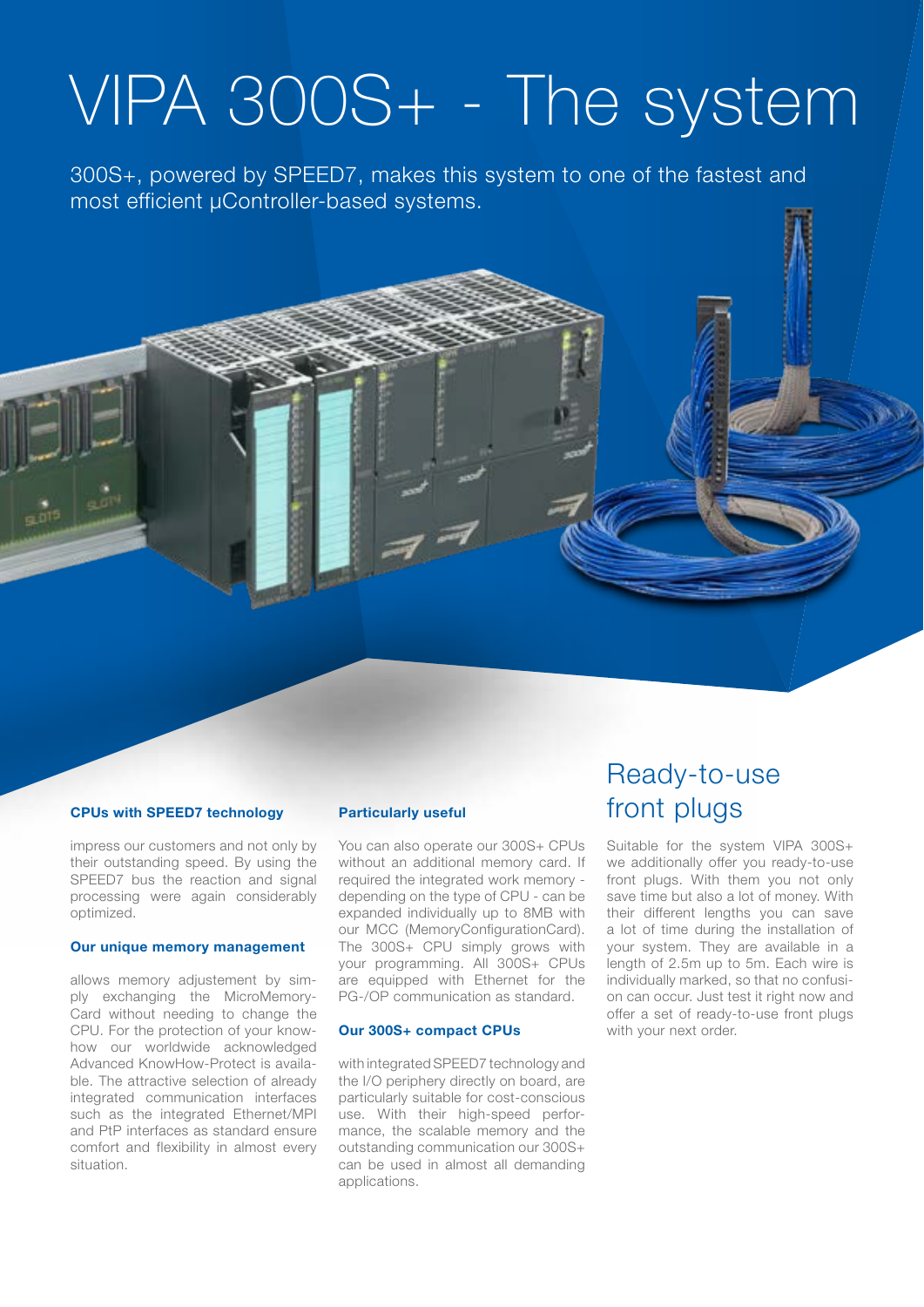

## SPEED bus Standard-V bus

### **SPEED bus**



- For very fast applications there is the patented and unique SPEED bus available in some selected CPUs.
- A clear competitive advantage for you and your application.

#### **Interfaces**



- Besides the MPI and PtP interface there is always of course an Ethernet-PG/OP interface available.
- This is standard with us and will always remain so.

## **Memory management**



- You can expand your work memory by simply plugging in a MCC without having to change your CPU.
- 300S+ grows with your plant.
- A flexibility which is very difficult to find anywhere else.

#### **Performance**



- There are no limits in automation technology for you with the enormously high-performance SPEED7 chip.
- Performance, flexibility and communication friendliness.

### **User friendly**



- All 300S+ controllers are programmable via SPEED7 Studio or via tools of other manufacturers.
- With us you decide which engineering tool you want to deploy!

#### **Compatible**



- Of course a mixed use of our modules and those of other manufacturers is also possible.
- This reduces your storage costs. Just think about it!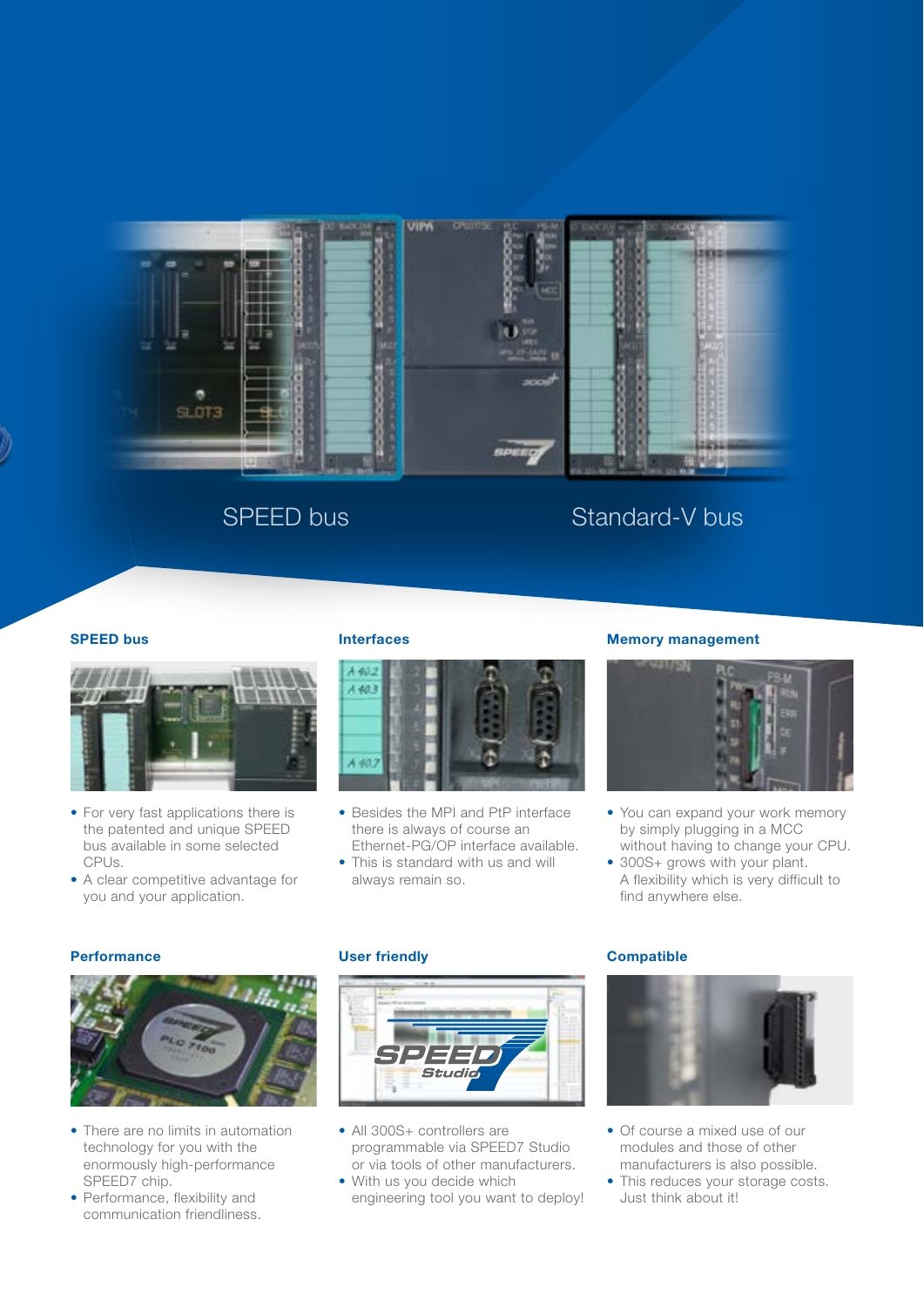# VIPA 300S+ at a glance



## VIPA 300S+ Standard CPU

| <b>Standard CPUs</b>   | 314SE                                      | 314SB DPM                                           | 315SB     | 315SN                    | --<br>315PN ECO | 315PN          | 317SE     | 317SN          | 317PN          |
|------------------------|--------------------------------------------|-----------------------------------------------------|-----------|--------------------------|-----------------|----------------|-----------|----------------|----------------|
| Load memory [kB]       | 1024                                       | 1024                                                | 4096      | 4096                     | 1024            | 4096           | 8192      | 8192           | 8192           |
| Work memory [kB]       | 256-1024                                   | 512-1024                                            | 1024-4096 | 1024-4096                | 512-1024        | 1024-4096      | 4096-8192 | 4096-8192      | 4096-8192      |
| <b>SPEED-BUS</b>       |                                            |                                                     |           | $\overline{\phantom{a}}$ |                 |                | $\bullet$ | $\bullet$      |                |
| <b>RJ45</b> interface  |                                            | ٠                                                   |           | $\mathfrak{D}$           | $\mathfrak{D}$  | $\overline{c}$ |           | $\overline{2}$ | $\mathfrak{D}$ |
| RS485 interface        |                                            | $\overline{\phantom{0}}$                            |           | $\overline{2}$           | $\overline{2}$  | $\overline{2}$ |           | $\overline{2}$ | $\mathfrak{D}$ |
| Serial & fieldbus      |                                            | MPI, ASCII, STX/ETX, 3964(R), USS Master, ModbusRTU |           |                          |                 |                |           |                |                |
| <b>Profibus slave</b>  | $\bullet$                                  | $\bullet$                                           | $\bullet$ | $\bullet$                | $\bullet$       | $\bullet$      | $\bullet$ | $\bullet$      |                |
| <b>Profibus master</b> | $\bullet$                                  | $\bullet$                                           | $\bullet$ | $\bullet$                | $\bullet$       | $\bullet$      | $\bullet$ | $\bullet$      |                |
| <b>PROFINET</b>        |                                            |                                                     |           |                          | $\bullet$       | $\bullet$      |           |                |                |
| max. extension modules | 32                                         | 32                                                  | 32        | 32                       | 32              | 32             | 32        | 32             | 32             |
| engineering tool       | SPEED7 Studio, SIMATIC Manager, TIA Portal |                                                     |           |                          |                 |                |           |                |                |





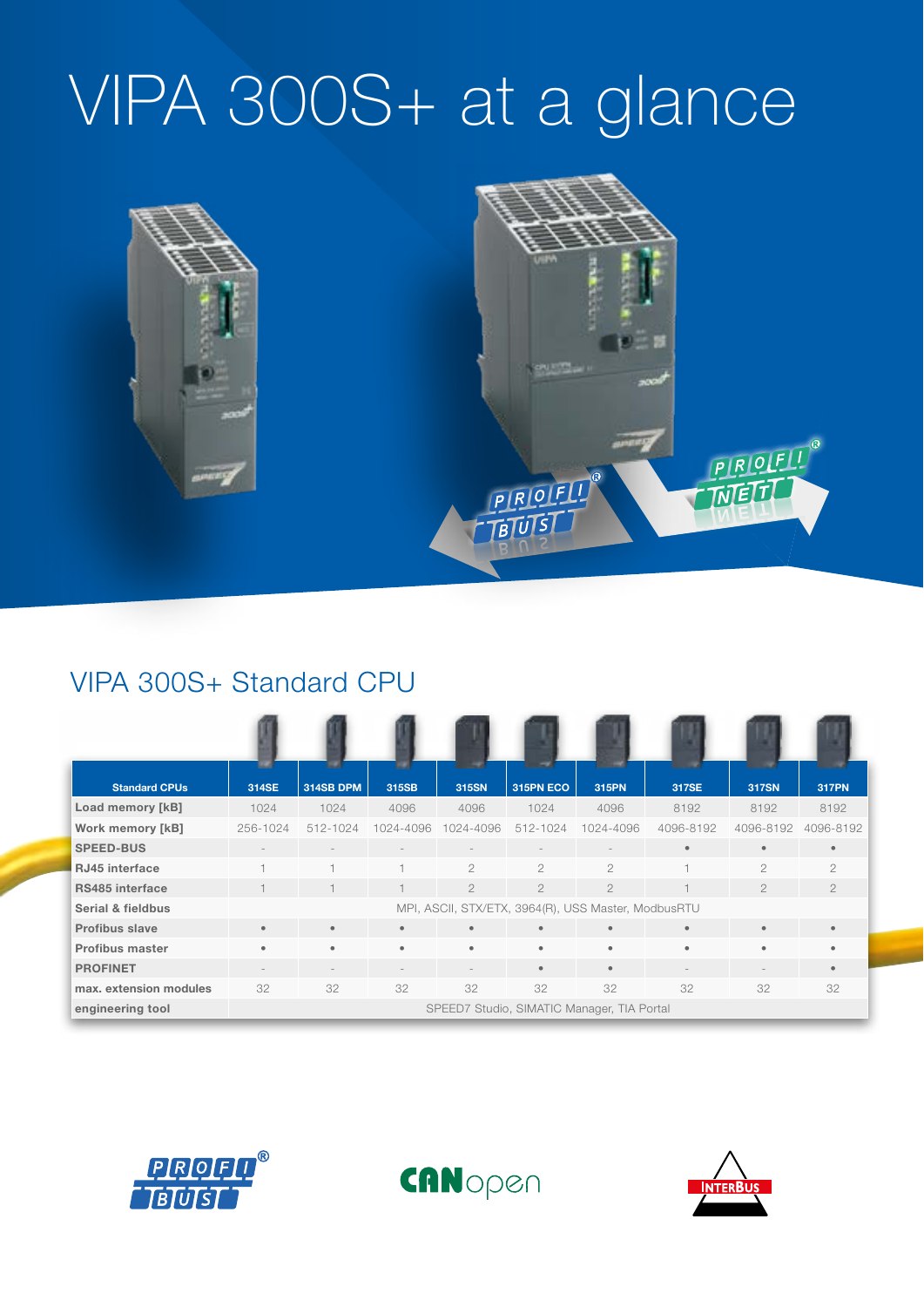



## VIPA 300S+ Compact CPU

| <b>C</b> Klasse         | 312SC                                               | 313SC     | 313SC DPM       | 314ST      | 314SC DPM |  |  |  |
|-------------------------|-----------------------------------------------------|-----------|-----------------|------------|-----------|--|--|--|
| Load memory [kB]        | 1024                                                | 1024      | 1024            | 2048       | 2048      |  |  |  |
| <b>Work memory [kB]</b> | 128-1024                                            | 256-1024  | 256-1024        | 512-2048   | 512-2048  |  |  |  |
| <b>SPEED-BUS</b>        |                                                     |           |                 |            |           |  |  |  |
| RJ45 interface          |                                                     |           | 1.              |            |           |  |  |  |
| RS485 interface         | $\mathbf{1}$                                        |           | 1.              |            | 1         |  |  |  |
| Serial & fieldbus       | MPI, ASCII, STX/ETX, 3964(R), USS Master, ModbusRTU |           |                 |            |           |  |  |  |
| <b>Profibus slave</b>   |                                                     |           |                 |            | $\bullet$ |  |  |  |
| <b>Profibus master</b>  |                                                     |           |                 |            | ٠         |  |  |  |
| <b>PROFINET</b>         |                                                     |           |                 |            |           |  |  |  |
| onboard DI/DO/DIO       | 16/8/                                               | $24/16/-$ | $16/16/-$       | $8/8/-$    | 24/16/8   |  |  |  |
| onboard Al/AO/Pt100     | $-$ / - / -                                         | 4/2/1     | $-$ / $-$ / $-$ | 4/2/1      | 4/2/1     |  |  |  |
| Counter/PWM/Stepper     | 2/2/2                                               | 3/3/3     | 3/3/3           | $4 / - 11$ | 4/4/4     |  |  |  |
| max. extension modules  | 8                                                   | 8         | 8               | 32         | 8         |  |  |  |
| engineering tool        | SPEED7 Studio, SIMATIC Manager, TIA Portal          |           |                 |            |           |  |  |  |







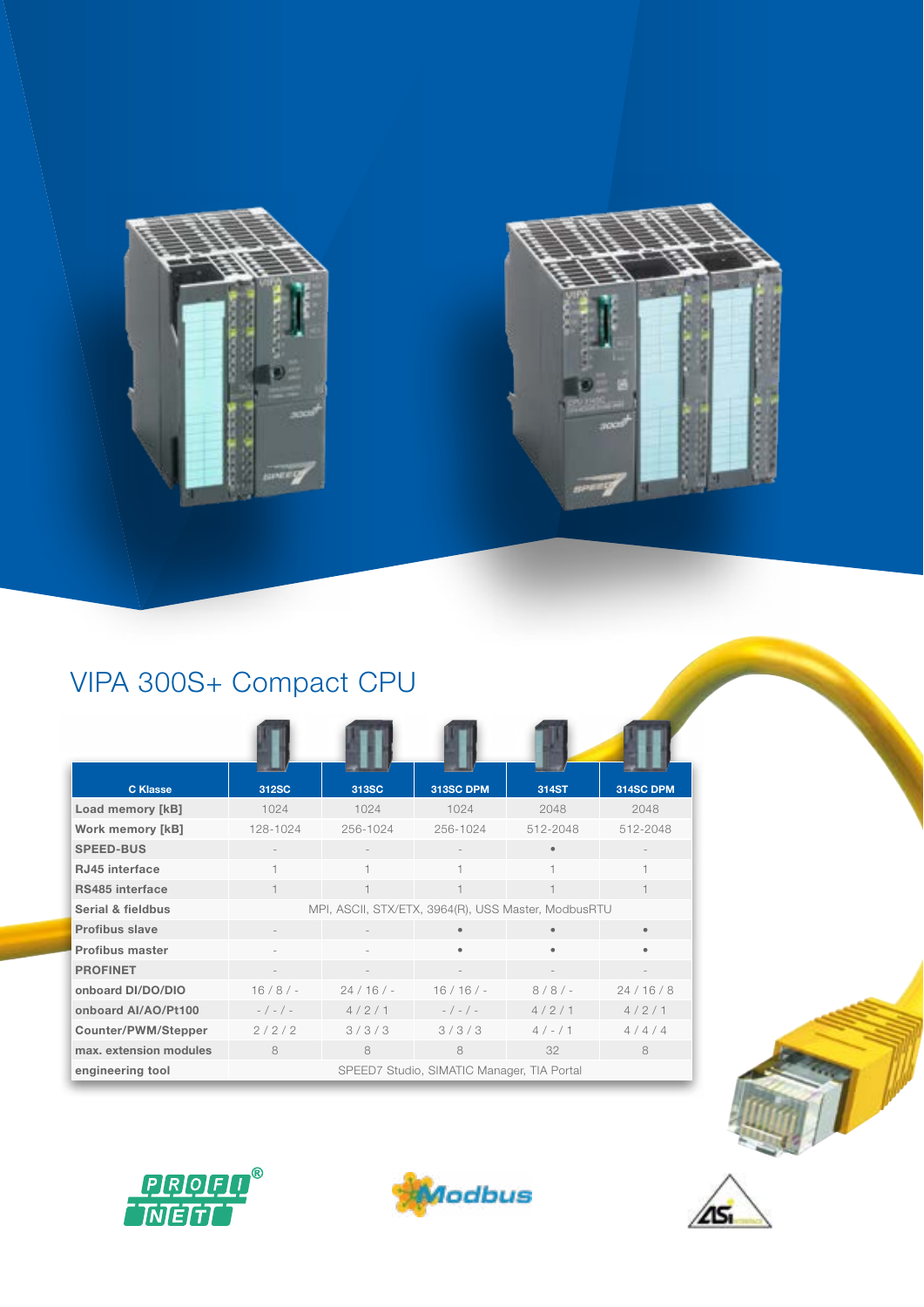# VIPA 300S+ modules





## Standard bus modules SPEED bus modules

| <b>Digital Input</b>                                             | 8x | 16x       | 32x |
|------------------------------------------------------------------|----|-----------|-----|
| <b>DC 24 V</b>                                                   |    |           |     |
| AC 120/230                                                       |    | ٠         |     |
| <b>Digital Output</b>                                            | 8x | 16x       | 32x |
| DC 24 V, 2 A                                                     |    |           |     |
| DC 24 V, 0.5 A                                                   |    |           |     |
| DC 24 V, 0.5 A (Manual opera-<br>tion)                           |    |           |     |
| Relay<br>DC 30 V, 0.5 A / AC 230 V, 0.5 A                        |    |           |     |
| AC 120/230 V                                                     |    |           |     |
| <b>Digital In-/Output</b>                                        | 8x | 16x       | 32x |
| 16x DIO (1 A), parameterizable                                   |    |           |     |
| 8x DI, 8x DO (1 A)                                               |    |           |     |
| 16x DI, 16x DO (1 A)                                             |    |           |     |
| <b>Analog Input</b>                                              | 2x | 8x        |     |
| Voltage, Current, Resistance,<br>Resistance thermometer (13 Bit) |    |           |     |
| Voltage, Current, Resistance,<br>Resistance thermometer (12 Bit) |    |           |     |
| <b>Analog Output</b>                                             | 2x | 4x        |     |
| Voltage, Current                                                 |    |           |     |
| <b>Analog In-/Output</b>                                         |    |           | 6x  |
| 4x AI, 2x AO, Resistance, Voltage                                |    |           | ٠   |
| <b>CPs</b>                                                       |    |           |     |
| <b>RS232, PtP</b>                                                |    | ė         |     |
| RS422/485, PtP                                                   |    |           |     |
| Fieldbus module   Slave                                          |    |           |     |
| PROFIBUS (RS485)                                                 |    | ۰         |     |
| <b>Actor/sensor interfaces</b>                                   |    |           |     |
| AS-i master                                                      |    | $\bullet$ |     |

| <b>Digital Input</b>            | 8x                | 16x |
|---------------------------------|-------------------|-----|
| <b>DC 24 V</b>                  |                   |     |
| <b>Digital Output</b>           | 8x                | 16x |
| DC 24 V, 0.5 A                  |                   |     |
| <b>Digital In-/Output</b>       | 8x                | 16x |
| 16x DIO                         | $\qquad \qquad =$ |     |
| <b>Analog Input</b>             | 8x                | 16x |
| Current, (Osc & FIFO function)  |                   |     |
| Voltage, (Osc & FIFO function)  | $\bullet$         |     |
| <b>CPs</b>                      |                   |     |
| 2x RS422/485, PtP               |                   |     |
| Ethernet CP                     |                   |     |
| <b>Fieldbus module   Master</b> |                   |     |
| CANopen                         |                   |     |
| <b>PROFIBUS</b>                 |                   | ٠   |
| <b>INTERBUS</b>                 |                   |     |
| <b>INTERBUS 2x RS422</b>        |                   |     |

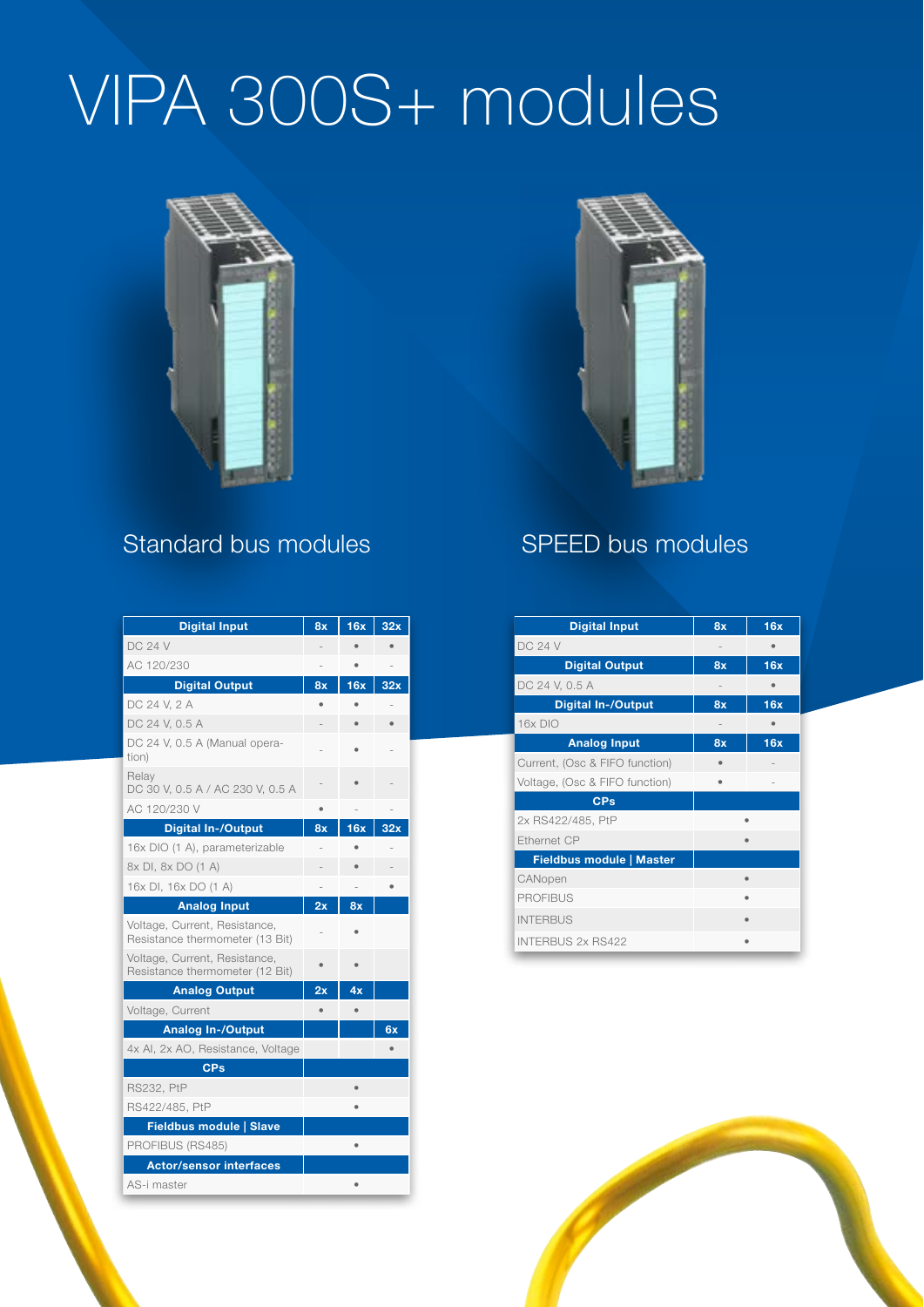# SPEED7 gives the edge

## Chips FROM the assembly line

## Chips FOR the assembly line

## And what gives you the leading edge? Speed, SPEED7, to be rather!

The SPEED7 technology offers developers a kit for a high-performance top automation system on a open STEP7 architecture that can be developed within a very short time.

## **SPEED7 is our technology platform**

- SPEED7 is the basis of all existing and future systems.
- The SPEED7 technology is fully in our hand and ensures sustainability and guarantees that all our products are perfectly matched to each other also in the future.
- The SPEED7 chip gives you the highest performance, the most flexible communication and an intelligent memory management.

## **SPEED7 is therefore…**

- ... a flexible automation platform
- … one of the fastest STEP7 PLC processors worldwide!
- … a guarantee for maximum speed and highest clock rates
- … an upgrade of existing systems to the latest level

## Don't you have this chip already in one of your products?